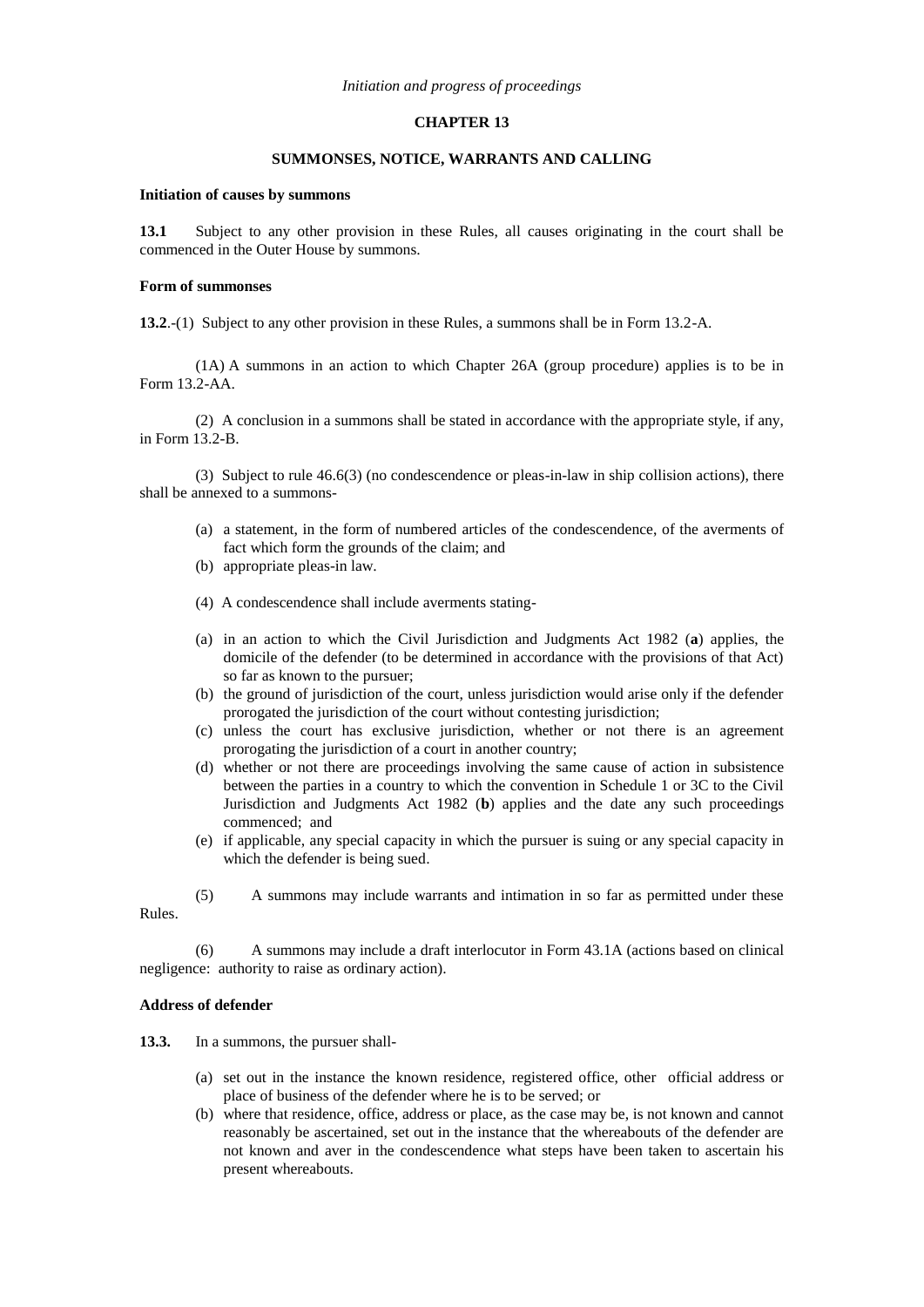(**a**) 1982 c.27.

(**b**) Schedule 1 to the Act of 1982 was substituted by S.I. 1990/2591 and Schedule 3C was inserted by the Civil Jurisdiction and Judgments Act 1991 (c.12), section 1(3).

\_\_\_\_\_\_\_\_\_\_\_\_\_\_\_\_\_\_\_\_\_\_\_\_\_\_\_\_\_\_\_\_\_\_\_\_\_\_\_\_\_\_\_\_\_\_\_\_\_\_\_\_\_\_\_\_\_\_\_\_\_\_\_\_\_\_\_\_\_\_\_\_\_\_\_\_\_\_\_\_\_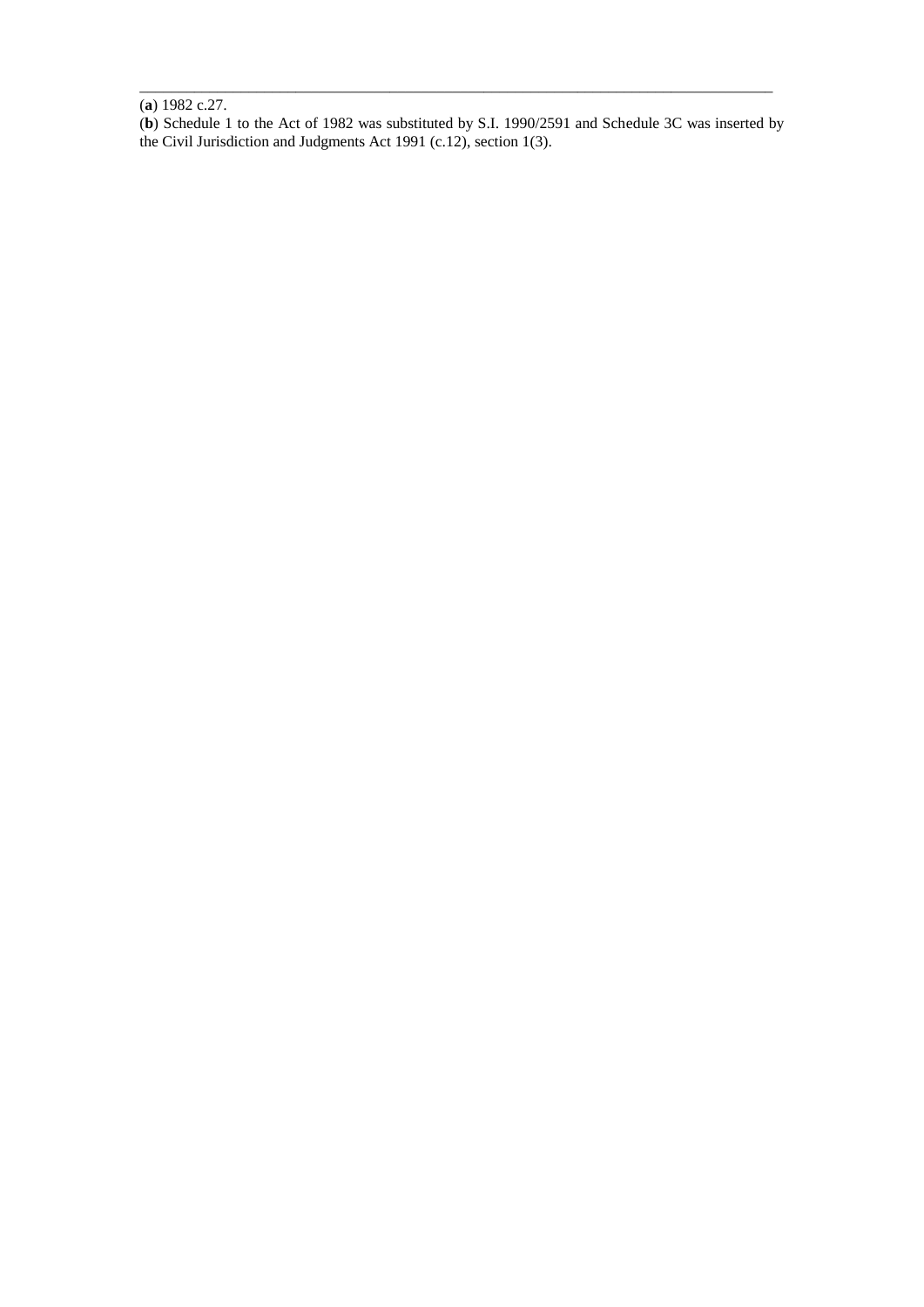### **Period of notice in summonses**

**13.4**.-(1) Subject to any other provision in these Rules, the period of notice in a summons shall be-

- (a) in the case of service within Europe, 21 days from whichever is the later of the date of execution of service or the giving of intimation before calling on a warrant for intimation;
- (b) in the case of service furth of Europe under rule 16.2(2) (d) or (e) (service by an *huissier* etc.or personally), 21 days from whichever is the later of the date of execution of service or the giving of intimation before calling on a warrant for intimation;
- (c) in the case of service furth of Europe other than under sub-paragraph (b), 42 days from whichever is the later of the date of execution of service or the giving of intimation before calling on a warrrant for intimation; and
- (d) in the case of service by advertisement under rule 16.5 (service where address of person is not known), other than in an action to which rule 49.12 (notice of family actions by advertisement) applies, 6 months from the date of publication of the advertisement.

(2) An application may be made by motion to shorten or extend the period of notice in a summons.

(3) Where a motion under paragraph (2) is made after signeting of the summons but before service-

- (a) the summons shall be produced to the court; and
- (b) the decision of the Lord Ordinary on the motion shall be final and not subject to review.

### **Signeting**

**13.5**.-(1) A summons shall pass the signet.

(2) No summons shall bear any date but the date of signeting, which date shall be treated as the date of the summons.

(3) A summons shall be signeted and registered by a clerk of session acting under authority from the Principal Clerk (by virtue of a commission granted to him by the Keeper of the Signet).

(4) Subject to paragraph (5), a summons shall be presented to the General Department during its normal office hours for signeting and registration.

(5) In an emergency, a summons may be signeted and registered outwith the normal office hours.

### **Authority for service and intimation on signeting**

**13.6.** When signeted, a summons shall be authority for-

- (a) service on the defender designed in the instance;
- (b) intimation of the summons on any person on whom intimation is required in these Rules where a warrant for that purpose has been inserted in the summons.

# **Authority for diligence etc. before calling**

**13.6.A.**-(1) Before the calling of a summons, the pursuer may apply by motion for authority for-

- (a) arrestment to found jurisdiction; or
- (b) diligence by-
	- (iii) arrestment *in rem*; or
	- (iv) dismantling a ship,

where a warrant in the appropriate form in Form 13.2-A has been inserted in the summons.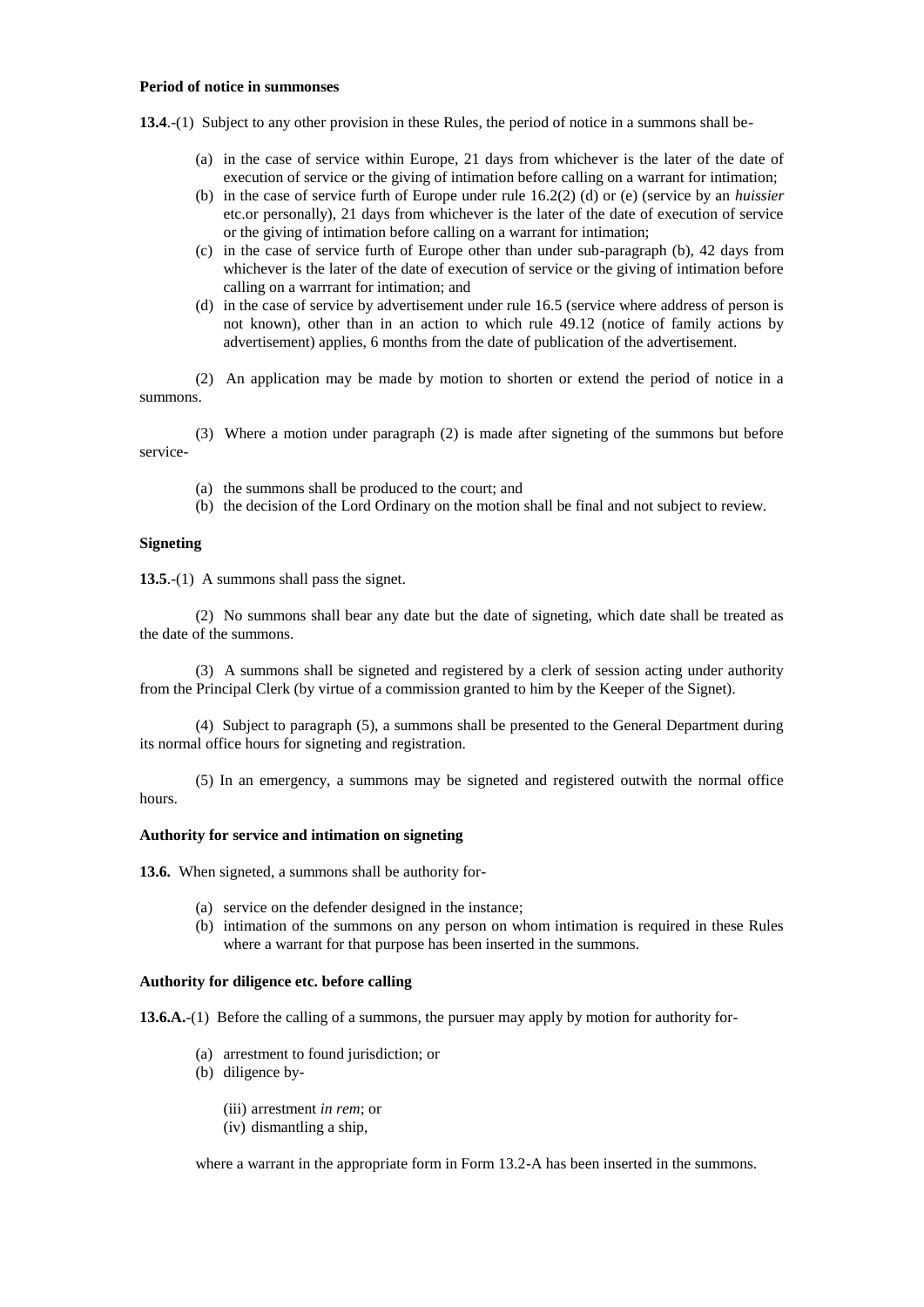- (2) Where a Lord Ordinary pronounces an interlocutor granting a motion under paragraph (1)-
- (a) he shall record his interlocutor by signing the warrant in the summons; and
- (b) the signed warrant shall be sufficient authority for execution of the arrestment to found jurisdiction or, as the case may be, the diligence.

### **Service and intimation of summonses**

**13.7**.-(1) Where a summons is to be executed, a copy of the summons which has passed the signet shall be-

- (a) served on the defender with a citation in Form 13.7 attached to it; and
- (b) intimated to any person named in a warrant for intimation.

(2) Where service of a summons is not executed within a year and a day after the date of signeting, the instance shall fall.

### **Authority for intimation after signeting**

**13.8.** Where a warrant for intimation referred to in rule 13.6(b) is not obtained when the summons is signeted, the pursuer may apply by motion for authority for intimation of the summons on any person on whom intimation is required in these Rules.

## **Authority for diligence etc. after calling**

**13.8A.-**(1) After the calling of a summons, a pursuer may apply by motion for authority for-

- (a) arrestment to found jurisdiction; or
- (b) diligence by-
	- (iii) arrestment *in rem*; or
	- (iv) dismantling a ship,
- (2) A certified copy of an interlocutor granting a motion under paragraph (1) shall be sufficient authority for execution of the arrestment to found jurisdiction or, as the case may be, the diligence.

## **Movement of arrested property**

**13.11**.- (1) Any person having an interest may apply by motion for a warrant authorising the movement of a vessel or cargo which is the subject of an arrestment mentioned in rule 13.6A.

(2) Where the court grants a warrant sought under paragraph (1), it may make such further order as it thinks fit to give effect to that warrant.

(3) A warrant granted on a motion under paragraph (1) shall be without prejudice to the validity and subsistence of the arrestment.

## **Intimation of actions relating to heritable property**

**13.12.-** (1) In an action relating to heritable property, it shall not be necessary to call a person as a defender by reason only of any interest he may have as the holder of a heritable security over the heritable property; but intimation of the summons shall be given to that person by notice of intimation in Form 13.12 attached to a copy of the summons.

(2) A warrant for intimation under paragraph (1) shall be inserted in the summons by the pursuer in the following terms:- "Warrant to intimate to (*name and address*) as a person who is believed to be a heritable creditor of the defender.".